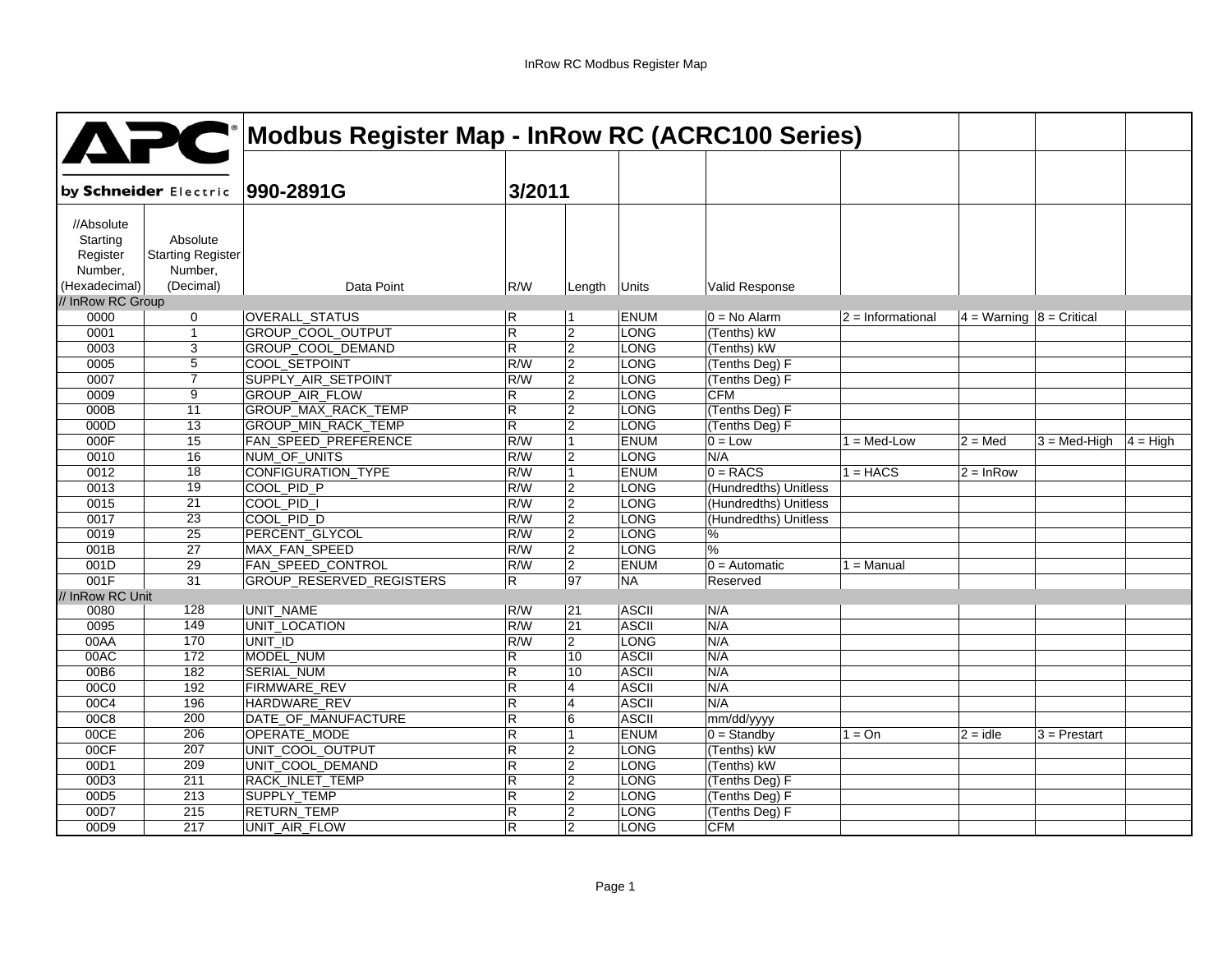| //Absolute       |                          |                                   |                         |                |              |                       |                       |             |  |
|------------------|--------------------------|-----------------------------------|-------------------------|----------------|--------------|-----------------------|-----------------------|-------------|--|
| Starting         | Absolute                 |                                   |                         |                |              |                       |                       |             |  |
| Register         | <b>Starting Register</b> |                                   |                         |                |              |                       |                       |             |  |
| Number.          | Number.                  |                                   |                         |                |              |                       |                       |             |  |
| (Hexadecimal)    | (Decimal)                | Data Point                        | R/W                     | Lenath         | <b>Units</b> | <b>Valid Response</b> |                       |             |  |
| 00DB             | 219                      | <b>FAN SPEED</b>                  | R.                      | $\overline{2}$ | <b>LONG</b>  | (Tenths) %            |                       |             |  |
| 00DD             | 221                      | ACTIVE_POWER_SOURCE               | $\mathsf{R}$            | $\overline{1}$ | <b>ENUM</b>  | $0 = A$               | $1 = B$               |             |  |
| 00DE             | 222                      | <b>FILTER_DP</b>                  | $\overline{\mathsf{R}}$ | 2              | <b>LONG</b>  | (Hundredths) in W.C.  |                       |             |  |
| 00E0             | 224                      | CONTAINMENT_DP                    | R                       | 12             | <b>LONG</b>  | (Hundredths) in W.C.  |                       |             |  |
| 00E2             | 226                      | FLUID_VALVE_POS                   | R                       | 12             | <b>LONG</b>  | % Open                |                       |             |  |
| 00E4             | 228                      | <b>FLUID_FLOW</b>                 | R                       | 2              | <b>LONG</b>  | (Tenths) GPM          |                       |             |  |
| 00E6             | 230                      | FLUID_TEMP_IN                     | $\mathsf{R}$            | 2              | <b>LONG</b>  | (Tenths Deg) F        |                       |             |  |
| 00E8             | 232                      | <b>FLUID_TEMP_OUT</b>             | $\overline{R}$          | $\overline{2}$ | <b>LONG</b>  | (Tenths Deg) F        |                       |             |  |
| 00EA             | 234                      | AIR_FILTER_RUNHOUR                | $\mathsf{R}$            | 2              | <b>LONG</b>  | <b>Hours</b>          |                       |             |  |
| 00EC             | 236                      | <b>FAN 1 RUNHOUR</b>              | R                       | 2              | <b>LONG</b>  | <b>Hours</b>          |                       |             |  |
| 00EE             | 238                      | FAN_2_RUNHOUR                     | R                       | 2              | <b>LONG</b>  | Hours                 |                       |             |  |
| 00F <sub>0</sub> | 240                      | FAN_3_RUNHOUR                     | R                       | $\overline{2}$ | LONG         | <b>Hours</b>          |                       |             |  |
| 00F2             | 242                      | FAN_4_RUNHOUR                     | R                       | 12             | LONG         | <b>Hours</b>          |                       |             |  |
| 00F4             | 244                      | <b>FAN 5 RUNHOUR</b>              | R                       | 2              | <b>LONG</b>  | Hours                 |                       |             |  |
| 00F6             | 246                      | FAN 6 RUNHOUR                     | R                       | 2              | <b>LONG</b>  | <b>Hours</b>          |                       |             |  |
| 00F8             | 248                      | FAN_7_RUNHOUR                     | R                       | $\overline{2}$ | LONG         | Hours                 |                       |             |  |
| 00FA             | 250                      | <b>FAN 8 RUNHOUR</b>              | R                       | 2              | <b>LONG</b>  | Hours                 |                       |             |  |
| 00FC             | 252                      | FAN_LEFT_PWRSP_RUNHOUR            | R                       | 2              | <b>LONG</b>  | <b>Hours</b>          |                       |             |  |
| 00FE             | 254                      | FAN_RIGHT_PWRSP_RUNHOUR           | R                       | $\overline{2}$ | <b>LONG</b>  | Hours                 |                       |             |  |
| 0100             | 256                      | CONDS_PUMP_RUNHOUR                | R                       | 2              | <b>LONG</b>  | Hours                 |                       |             |  |
| 0102             | 258                      | AIR FILTER SERVICE INTERVAL       | R/W                     | 12             | <b>LONG</b>  | Weeks                 |                       |             |  |
| 0104             | 260                      | AIR_FILTER_SERVICE_INTERVAL_ALARM | R/W                     | $\overline{1}$ | <b>ENUM</b>  | $0 =$ Enable          | $1 = Disable$         |             |  |
| 0105             | 261                      | RACK_TEMP_HIGH_THRESH             | R/W                     | $\overline{2}$ | <b>LONG</b>  | (Tenths Deg) F        |                       |             |  |
| 0107             | 263                      | SPLY_AIR_TEMP_HIGH_THRESH         | R/W                     | $\overline{2}$ | <b>LONG</b>  | (Tenths Deg) F        |                       |             |  |
| 0109             | 265                      | RTN_AIR_TEMP_HIGH_THRESH          | R/W                     | 2              | <b>LONG</b>  | (Tenths Deg) F        |                       |             |  |
| 010B             | 267                      | IN_FLUID_TEMP_HIGH_THRESH         | R/W                     | 2              | <b>LONG</b>  | (Tenths Deg) F        |                       |             |  |
| 010D             | 269                      | STARTUP_DELAY                     | R/W                     | 12             | <b>LONG</b>  | sec                   |                       |             |  |
| 010F             | $\overline{271}$         | COOL_CAPACITY                     | R/W                     | <b>11</b>      | ENUM         | $0 =$ Automatic       | $1 =$ Maximum         |             |  |
| 0110             | 272                      | <b>IDLE_ON_LEAK</b>               | R/W                     | 11             | <b>ENUM</b>  | $0 = Yes$             | $1 = No$              |             |  |
| 0111             | 273                      | INPUT_NORMAL                      | R/W                     |                | <b>ENUM</b>  | $0 = Open$            | $1 = Closed$          |             |  |
| 0112             | 274                      | <b>INPUT_STATE</b>                | R.                      | l 1            | <b>ENUM</b>  | $0 = Open$            | $1 = Closed$          |             |  |
| 0113             | 275                      | OUTPUT_NORMAL                     | R/W                     | 11             | ENUM         | $0 = Open$            | $1 = Closed$          |             |  |
| 0114             | $\overline{276}$         | OUTPUT_STATE                      | $\overline{R}$          | <b>11</b>      | <b>ENUM</b>  | $0 =$ Open            | $1 = Closed$          |             |  |
| 0115             | 277                      | OUTPUT_SOURCE                     | R/W                     |                | <b>ENUM</b>  | $0 = Any$ Alarm       | $1 =$ Critical Alarms |             |  |
| 0116             | 278                      | <b>POWER SOURCE</b>               | R/W                     | l 1            | <b>ENUM</b>  | $0 = A$ only          | $1 = B$ only          | $2 = A & B$ |  |
| 0117             | 279                      | IDLE_ON_COOL_FAIL                 | R/W                     | 11             | <b>ENUM</b>  | $0 = Yes$             | $1 = No$              |             |  |
| 0118             | 280                      | UNIT RESERVED REGISTERS           | R.                      | 104            | <b>NA</b>    | Reserved              |                       |             |  |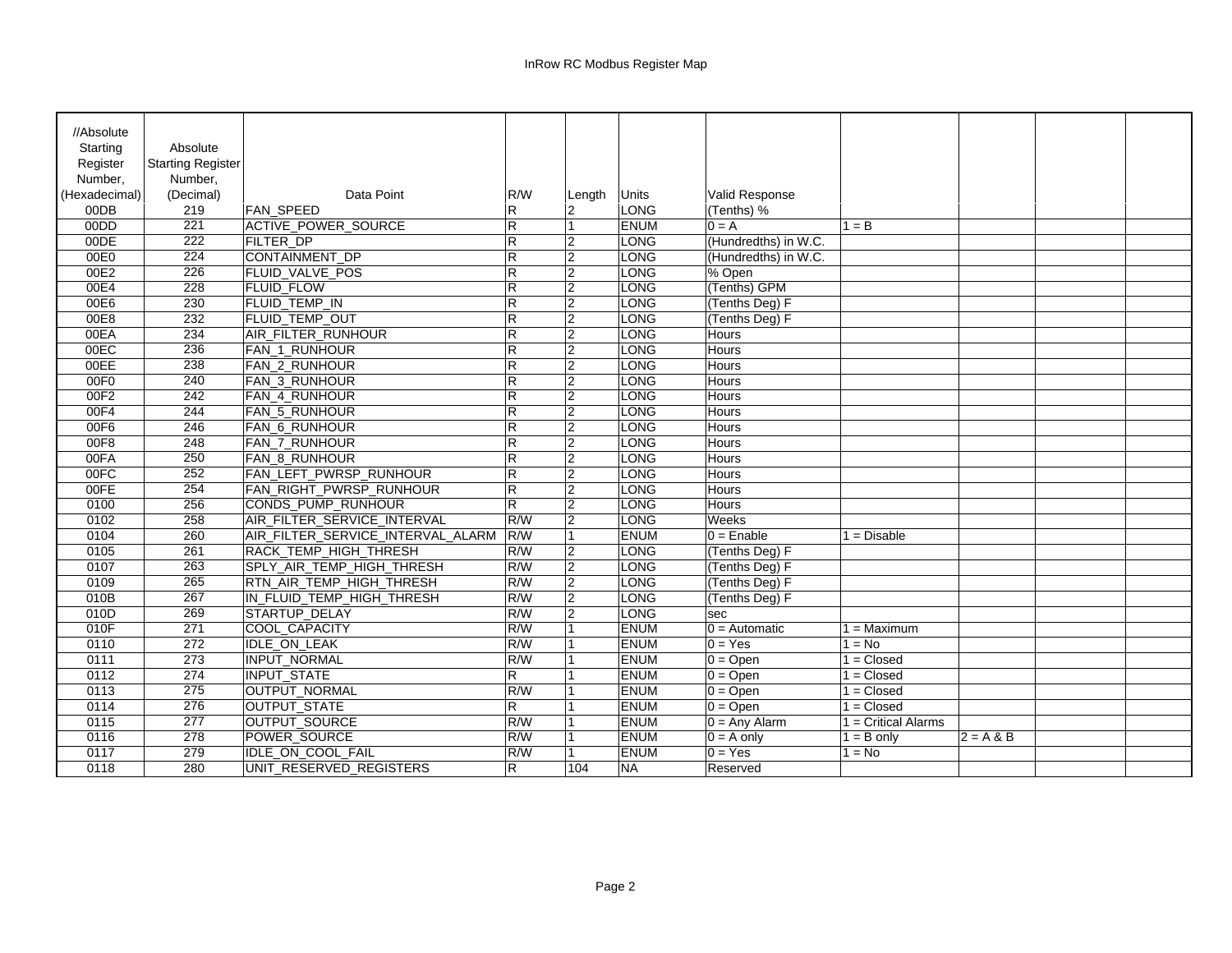| //Absolute         |                          |                              |                |        |                     |                |             |  |
|--------------------|--------------------------|------------------------------|----------------|--------|---------------------|----------------|-------------|--|
| Starting           | Absolute                 |                              |                |        |                     |                |             |  |
| Register           | <b>Starting Register</b> |                              |                |        |                     |                |             |  |
| Number,            | Number,                  |                              |                |        |                     |                |             |  |
| (Hexadecimal)      | (Decimal)                | Data Point                   | R/W            |        | Units               | Valid Response |             |  |
| // InRow RC Faults |                          |                              |                | Length |                     |                |             |  |
| 0180               | 384                      |                              |                |        |                     | $0 =$ Clear    | $1 =$ Alarm |  |
| 0181               |                          | INTERNAL COMM FAULT          | R              |        | <b>ENUM</b><br>ENUM | $0 = Clear$    |             |  |
|                    | 385<br>386               | ALINK ISOLATION RELAY FAULT  | $\overline{R}$ |        |                     |                | $1 =$ Alarm |  |
| 0182               |                          | <b>COOL FAIL</b>             | $\overline{R}$ |        | <b>ENUM</b>         | $0 =$ Clear    | $1 =$ Alarm |  |
| 0183               | 387                      | HIGH_RACK_TEMP               | ${\sf R}$      |        | ENUM                | $0 =$ Clear    | $1 =$ Alarm |  |
| 0184               | 388                      | AIR_FILTER_CLOGGED           | $\overline{R}$ |        | ENUM                | $0 =$ Clear    | $1 =$ Alarm |  |
| 0185               | 389                      | LWR_RTN_AIR_SENSOR_FAULT     | $\mathsf{R}$   |        | <b>ENUM</b>         | $0 =$ Clear    | $1 =$ Alarm |  |
| 0186               | 390                      | UPR RTN AIR SENSOR FAULT     | R              |        | <b>ENUM</b>         | $0 =$ Clear    | $1 =$ Alarm |  |
| 0187               | 391                      | LWR_SPLY_AIR_SENSOR_FAULT    | $\mathsf{R}$   |        | <b>ENUM</b>         | $0 = Clear$    | $1 =$ Alarm |  |
| 0188               | 392                      | UPR_SPLY_AIR_SENSOR_FAULT    | $\mathsf{R}$   |        | <b>ENUM</b>         | $0 =$ Clear    | $1 =$ Alarm |  |
| 0189               | 393                      | RACK_TEMP_SENSOR_FAULT       | $\overline{R}$ |        | ENUM                | $0 =$ Clear    | $1 =$ Alarm |  |
| 018A               | 394                      | FLUID VALVE ACT FAULT        | $\mathsf{R}$   |        | <b>ENUM</b>         | $0 =$ Clear    | $1 =$ Alarm |  |
| 018B               | 395                      | FAN 1 FAULT                  | $\overline{R}$ |        | <b>ENUM</b>         | $0 =$ Clear    | $1 =$ Alarm |  |
| 018C               | 396                      | FAN 2 FAULT                  | $\overline{R}$ |        | <b>ENUM</b>         | $0 =$ Clear    | $1 =$ Alarm |  |
| 018D               | 397                      | FAN_3_FAULT                  | $\mathsf R$    |        | <b>ENUM</b>         | $0 =$ Clear    | $1 =$ Alarm |  |
| 018E               | 398                      | FAN_4_FAULT                  | $\overline{R}$ |        | ENUM                | $0 =$ Clear    | $1 =$ Alarm |  |
| 018F               | 399                      | FAN_5_FAULT                  | $\mathsf{R}$   |        | ENUM                | $0 =$ Clear    | $1 =$ Alarm |  |
| 0190               | 400                      | <b>FAN 6 FAULT</b>           | $\overline{R}$ |        | <b>ENUM</b>         | $0 =$ Clear    | $1 =$ Alarm |  |
| 0191               | 401                      | FAN 7 FAULT                  | $\mathsf{R}$   |        | <b>ENUM</b>         | $0 =$ Clear    | $1 =$ Alarm |  |
| 0192               | 402                      | FAN_8_FAULT                  | $\overline{R}$ |        | <b>ENUM</b>         | $0 = Clear$    | $1 =$ Alarm |  |
| 0193               | 403                      | <b>WATER DETECTED</b>        | $\mathsf R$    |        | <b>ENUM</b>         | $0 =$ Clear    | $1 =$ Alarm |  |
| 0194               | 404                      | CHECK_CONDS_MGMT_SYSTEM      | ${\sf R}$      |        | <b>ENUM</b>         | $0 =$ Clear    | $1 =$ Alarm |  |
| 0195               | 405                      | FLUID_FLOW_FAULT             | $\overline{R}$ |        | <b>ENUM</b>         | $0 = Clear$    | $1 =$ Alarm |  |
| 0196               | 406                      | HIGH FLUID TEMP IN           | $\mathsf{R}$   |        | <b>ENUM</b>         | $0 =$ Clear    | $1 =$ Alarm |  |
| 0197               | 407                      | IN FLUID TEMP SENSOR FAULT   | $\mathsf{R}$   |        | <b>ENUM</b>         | $0 =$ Clear    | $1 =$ Alarm |  |
| 0198               | 408                      | OUT_FLUID_TEMP_SENSOR_FAULT  | ${\sf R}$      |        | <b>ENUM</b>         | $0 =$ Clear    | $1 =$ Alarm |  |
| 0199               | 409                      | CONDENSATE_PAN_FULL          | $\overline{R}$ |        | <b>ENUM</b>         | $0 =$ Clear    | $1 =$ Alarm |  |
| 019A               | 410                      | POWER SOURCE A FAIL          | $\overline{R}$ |        | <b>ENUM</b>         | $0 =$ Clear    | $1 =$ Alarm |  |
| 019B               | 411                      | POWER_SOURCE_B_FAIL          | $\overline{R}$ |        | <b>ENUM</b>         | $0 =$ Clear    | $1 =$ Alarm |  |
| 019C               | 412                      | FAN_PWRSP_LEFT_FAULT         | $\overline{R}$ | 1      | <b>ENUM</b>         | $0 =$ Clear    | $1 =$ Alarm |  |
| 019D               | 413                      | FAN PWRSP RIGHT FAULT        | ${\sf R}$      |        | <b>ENUM</b>         | $0 =$ Clear    | $1 =$ Alarm |  |
| 019E               | 414                      | AIR_FILTER_RUNHOUR_VIOLATION | $\overline{R}$ |        | <b>ENUM</b>         | $0 =$ Clear    | $1 =$ Alarm |  |
| 019F               | 415                      | <b>DP RACS HIGH FAULT</b>    | ${\sf R}$      |        | <b>ENUM</b>         | $0 =$ Clear    | $1 =$ Alarm |  |
| 01A0               | 416                      | <b>INPUT CONTACT FAULT</b>   | $\overline{R}$ |        | <b>ENUM</b>         | $0 =$ Clear    | $1 =$ Alarm |  |
| 01A1               | 417                      | GROUP_COMM_FAULT             | $\overline{R}$ |        | <b>ENUM</b>         | $0 =$ Clear    | $1 =$ Alarm |  |
|                    |                          |                              |                |        |                     |                |             |  |